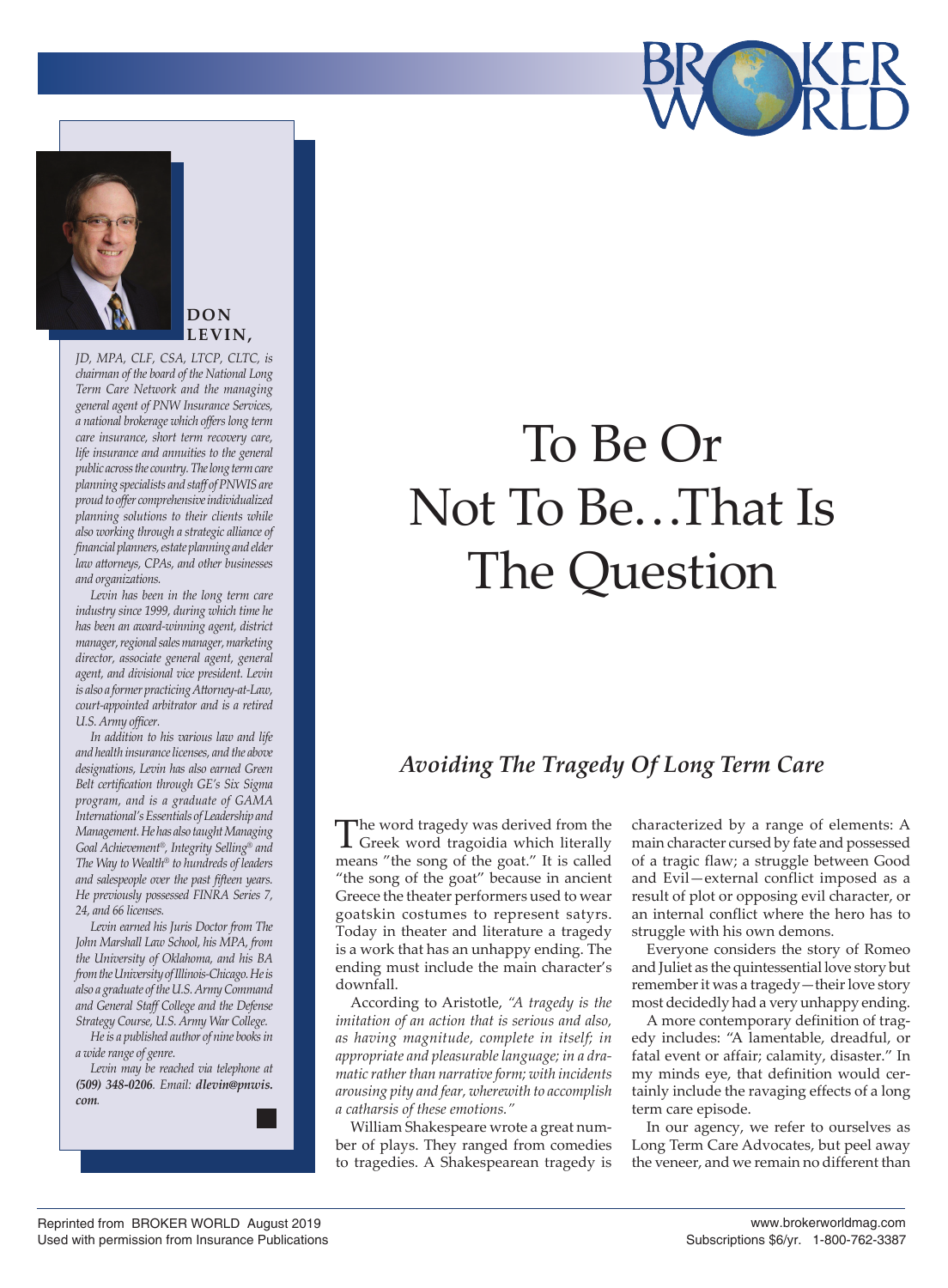

anyone else with an insurance license: We sell an insurance product—we are sales people. While we remain more popular than a car salesman or member of Congress, like every other sales industry our carrier partners measure our success in the amount of premium generated each year.

Because we are sales people it can be very easy to lose ourselves in the numbers related to premium sales, find ourselves caught up in the excitement of being a leading producer, reaping the benefits of this status while enjoying the luxury of exotic trips offered by the carriers—all the while forgetting about the *people* behind the policies and the numbers.

As an attorney in a former life I had experienced crafting hundreds of wills, for a multitude of clients, without having any of them die. To this day I still have several file cartons containing hundreds of wills in my garage. And then it happened: One of my clients died, and I was instructed by a family member and executor of the will that I should file the will with the Clerk of the Court and consider myself retained to represent the estate in court. That was a huge reality check for me. I had fallen into the trap of thinking of these estate planning clients in the abstract; it never occurred to me that someday one of them might even die and this intellectual exercise of selecting trustees, guardians, and the considered disposition of their worldly possessions could become a reality.

Fortunately for me, my first **claim** in the long term care industry arose only about seven months after I entered this new profession. Ironically, both of my clients had purchased their policies only a few months before, while in excellent health, even achieving preferred health status at ages 78 and 75 respectively. What went wrong? Their health took dramatic changes for the worse, in ways unimaginable, and the end for both of them came on very suddenly. Because I had promised to be the "face of their policies," when the need to file claims arose they reached out to me, and I was both honored and a little overwhelmed to assist them with initiating calls to the claims department of the carrier. Fate smiled on me, and a very helpful claims analyst seamlessly took charge of the process, mindful of making me "look good" to the clients and their family even though I was quite superfluous to the claims process equation, and provided great assistance in establishing care in the home for these two fine people.

A mere three months later I was walking through the post-funeral reception at their home, with their daughter on my arm gratefully introducing me as "Daddy's long term care agent," and encouraging people to take my business card (making me feel somewhat like a ghoul). Twenty years after that experience it still remains a surreal memory.

That otherwise tragic experience was a dramatic wake-up call for me and, without a doubt, made me into an advocate committed to spreading the word about how invaluable this insurance product can be if purchased early enough.

Those two gentle people, happy to still be mowing the lawn [in black knee socks, sandals, and Bermuda shorts] or working three days a week in a large retail store at the mall, enjoying life with their children and grandchildren, still remain larger than life memories to me. Meeting them, serving them, advocating on their behalf, impressed upon me how fragile life is for all of us, and how our worlds can be changed by an accident or a doctor's visit or diagnosis; that our daily lives and routines remain subject to the randomness of fate and science.

Despite the fact that we live in the Time of Instant Everything, where information is literally at our fingertips with search engines such as Google, and news is available on a 24-hour basis, there are certain topics that remain far below the radar screen. While a baby is born to the Royal Family in England and the joyous news is spread instantaneously, or a plane crash anywhere in the world is a tragedy of which everyone becomes instantly aware, long term care is something so very few know anything about. Quite often it is not until a routine physical examination becomes a life changing event that people consciously begin to plan, much less think about, their long term care.

For years I have referenced Christopher Reeve and Michael J. Fox as "poster children" for long term care, even including them in the body of the home interview that I conduct with clients.

Christopher Reeve had it all. After studying at Cornell University and the Juilliard School in New York, he became known around the world as Superman. At 6'4" his natural physique allowed him to appear in this role in four major motion pictures. His life changed instantly and permanently, nay even *tragically*, when at age 43 he became paralyzed from the neck down following a horseback riding accident. He also required a respirator to assist with his breathing for the balance of his life. But for the good graces and fund raising efforts of close friends like Robin Williams (a fellow Julliard classmate) he and his family would have faced cataclysmic financial disaster in terms of his long term care. He died nine years later at age 52.

At the age of 29 Michael J. Fox was at the height of his career. He had starred in the highly acclaimed *Back to the Future* trilogy, as well as other feature films, and was starring in the top rated television show when he was diagnosed with Parkinson's Disease. He was able to continue for an additional seven years before publicly revealing the diagnosis, but was forced to semi-retire from acting at age 39 when the symptoms became problematic.

Long term care. What is it? More often than not it is an event like Reeves', or it can also be a slow decline in health like Fox's. Essentially, it is an episode of our life when we can no longer take care of ourselves during which we may need assistance with the Activities of Daily Living (ADLs) which include bathing, toileting, transferring, eating, dressing, and continence, or suffer from a form of cognitive impairment requiring custodial care due to safety concerns.

Life expectancy for those alive when Teddy Roosevelt was president was age 47. By the time his fifth cousin Franklin Roosevelt signed Social Security into existence, life expectancy had risen to age 63. Today it is over 81. We are living longer, dying slower. Advances in medical and pharmaceutical treatments, and the ability to adopt healthier lifestyles, favorably impacts and alters the demographics of our society and we continue to age in place.

James Doohan, Jimmy Stewart, Glen Campbell, Rosa Parks, Peter Falk, Pat Summitt, Perry Como, Charles Bronson,